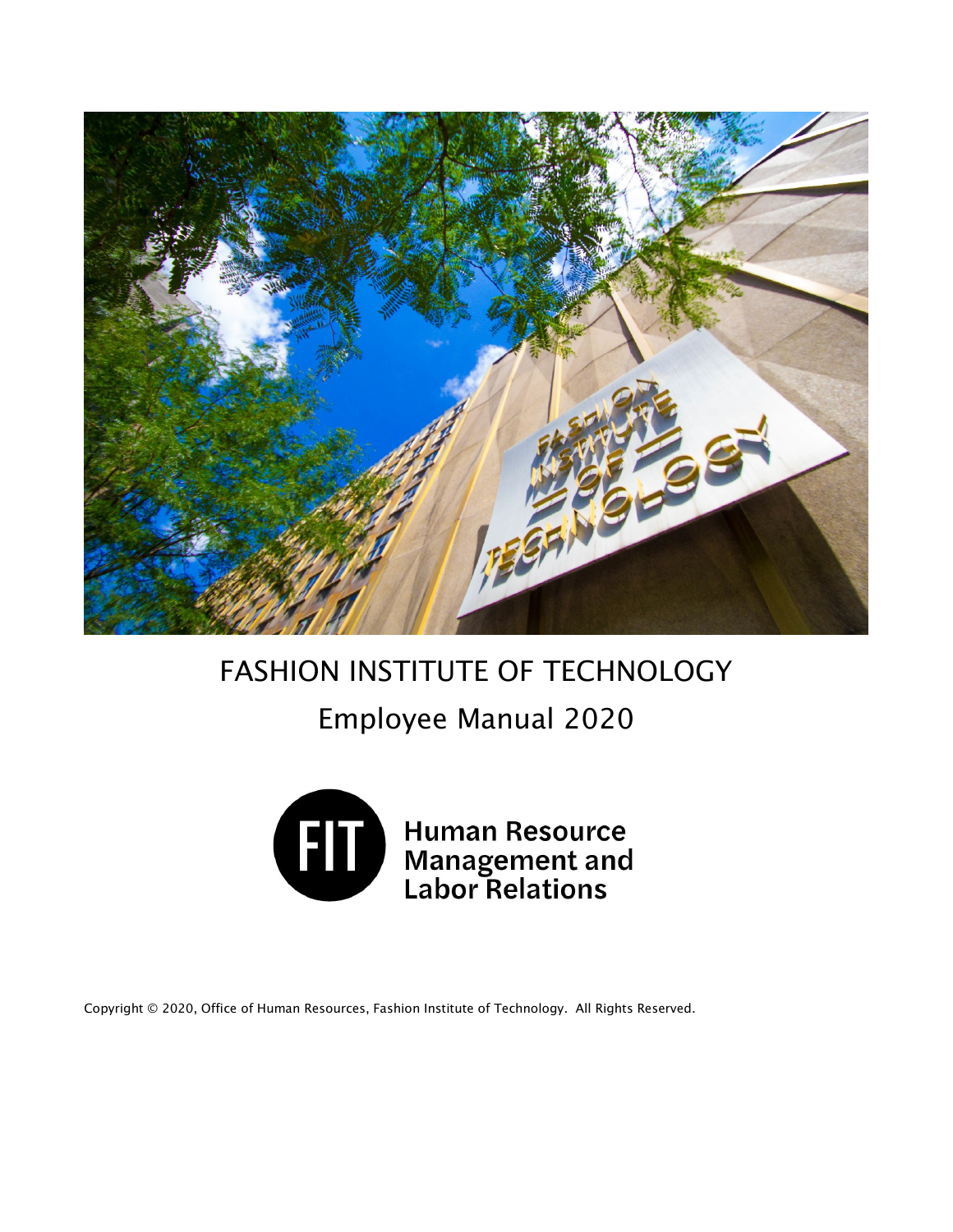A Note to Our Employees:

This Employee Manual (hereafter referred to as the "Manual) is designed to help you understand the college's mission, policies, procedures, and responsibilities as an employee at Fashion Institute of Technology ("FIT"). It will inform you of what you should expect from FIT, and what FIT expects from you as a valued employee.

This Manual is not a contract of employment, nor is it intended to create contractual obligations for FIT of any kind. Manual information is for explanatory and illustrative purposes only and does not supersede the precise language of FIT's institutional policies, employment policies and practices, or its benefit plans. FIT reserves the right to modify this Manual at any time. FIT will make every effort to notify employees when an official change has been made, but employees are ultimately responsible for keeping current on all FIT policies, procedures, benefits, and working conditions.

This Manual has been updated in both content and format since the last edition. You will notice that much of the information provided is in the form of web links (urls). This format allows for the most current content to be provided to employees via the FIT website and is environmentally friendly; it does not require printed updates!

If you have questions or need clarification regarding the contents of this Manual, please contact the Office of Human Resources by phone at (212) 217-3650, by email at [humanresources1@fitnyc.edu](mailto:humanresources1@fitnyc.edu) or the [HR Solutions Center.](https://app.smartsheet.com/b/form/51466cf793144994847961c6aca6ea6b)

# ABOUT FIT

One of New York City's premier public institutions, FIT is an internationally recognized college for design, fashion, art, communications, and business. We're known for our rigorous, unique, and adaptable academic programming, experiential learning opportunities, academic and industry partnerships, and commitment to research, innovation, and entrepreneurship.

While our pedagogical mission is to prepare our students for professional excellence in design and business, our broader ethos is to foster creativity, inspire leadership, impart a global perspective, and educate students to embrace inclusiveness, commit to sustainability, and engage with community. We encourage students, scholars, teachers, and industry colleagues to cross traditional boundaries of both geography and disciplines. Together we strive to develop innovative design and strategic business solutions that will upend the status quo, create personal and professional opportunity, and have a lasting and sustainable global impact. Click on the following links to learn more:

[Mission and Vision](https://www.fitnyc.edu/about/mission.php) [Strategic Plan](https://www.fitnyc.edu/strategic-plan/index.php) [Civility and Inclusion](https://www.google.com/url?q=http://www.fitnyc.edu/diversity-equity-inclusion/civility/index.php&sa=D&ust=1589725148936000&usg=AFQjCNHlwO1r2lRq7uPZ3L2pKhK2Br1dOQ)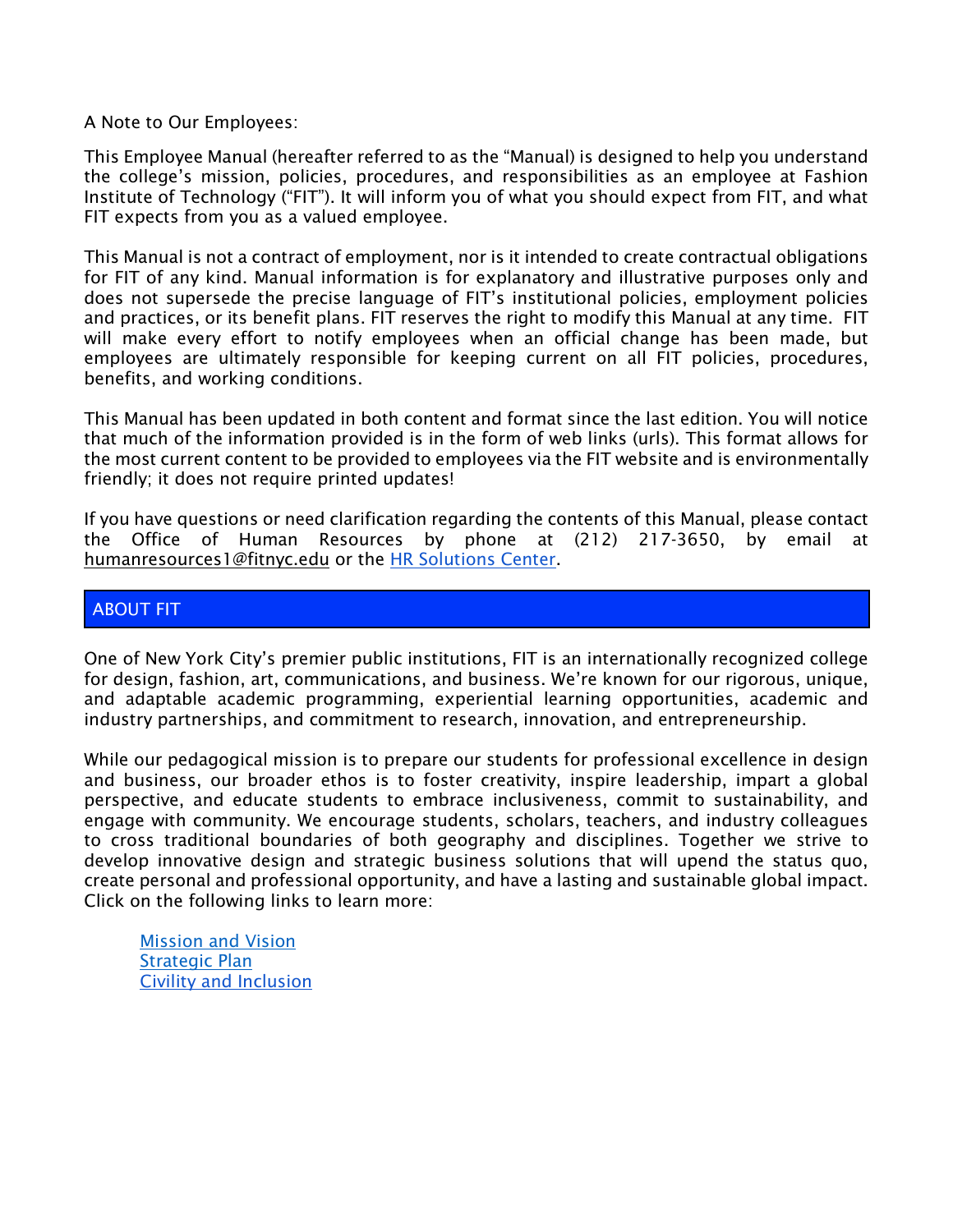# FIT POLICIES & PROCEDURES

FIT's policies connect the college's mission to the everyday actions of our community, clarify the institution's expectations of its individual members, mitigate risk, enhance efficiency, and support FIT's compliance with laws and regulations. All policies can be found in the College [Policy Library.](https://www.fitnyc.edu/policies/index.php) The following policies are especially relevant for all employees. As a new employee, you will receive an email with directions on how to complete required training related to these policies; annually, you may be required to complete a recertification course:

[Child Protection and Mandatory Reporting of Abuse](http://www.fitnyc.edu/policies/college/child-protection-abuse.php) [Children on Campus](http://www.fitnyc.edu/policies/college/children-on-campus.php) [Drug and Alcohol Abuse Prevention](https://www.fitnyc.edu/policies/enrollment-management/drug-alcohol-abuse-prevention.php) [Employee Code of Ethical Conduct](https://www.fitnyc.edu/policies/hr/employee-code-of-ethical-conduct.php) [Nondiscrimination and Anti-Harassment](https://www.fitnyc.edu/policies/college/nondiscrimination.php) [Sexual Misconduct Response](https://www.fitnyc.edu/policies/safety-security/sexual-assault-stalking-abuse.php) [Tobacco-Free Campus](https://www.fitnyc.edu/policies/college/smoking-tobacco.php) [Records Retention and Disposition](http://www.fitnyc.edu/policies/college/records-retention.php) [Workplace Violence Prevention Program](http://www.fitnyc.edu/policies/hr/workplace-violence-prevention.php)

The college will formally communicate announcements of any new policies, as well as substantial revisions to existing policies, upon publication. It is the responsibility of the employee to ensure they maintain current knowledge of all applicable FIT policies.

#### Oath of Allegiance

New York State law mandates that all employees of public colleges sign an Oath of Allegiance. This oath is part of confidential information completed by all college employees. The state requires that employees of the college subscribe to and sign the **Oath of Allegiance** before beginning work.

# HEALTH, SAFETY, AND SECURITY RELATED POLICIES

The health and safety of our employees, students, and visitors is of utmost importance at FIT. You can find extensive information regarding safety and security procedures, how to get a FIT ID card, as well as emergency text notifications at the links below:

[Bias Crime Prevention](https://www.fitnyc.edu/policies/enrollment-management/bias-crime-prevention.php) [Campus Safety and Security](https://www.fitnyc.edu/policies/safety-security/campus-safety-and-security.php)  [Emergency Procedures and Campus Closing Procedures](http://www.fitnyc.edu/emergency/index.php) [Environmental Health and Safety](http://www.fitnyc.edu/policies/safety-security/environmentalhealthandsafety.php) [Fire Safety](https://www.fitnyc.edu/policies/safety-security/fire-safety.php) [FIT Campus Card and Campus Access](https://www.fitnyc.edu/policies/safety-security/campus-card-and-access.php) [International and Domestic Travel](http://www.fitnyc.edu/policies/safety-security/internationalanddomestictravel.php) Lactation Policy [Reasonable Workplace Accommodations](http://www.fitnyc.edu/policies/hr/reasonable_workplace_accommodations.php) [Study Abroad Emergency Response](http://www.fitnyc.edu/policies/safety-security/study-abroad-emergency.php) [Workers' Compensation](https://www.fitnyc.edu/policies/hr/workers-comp.php)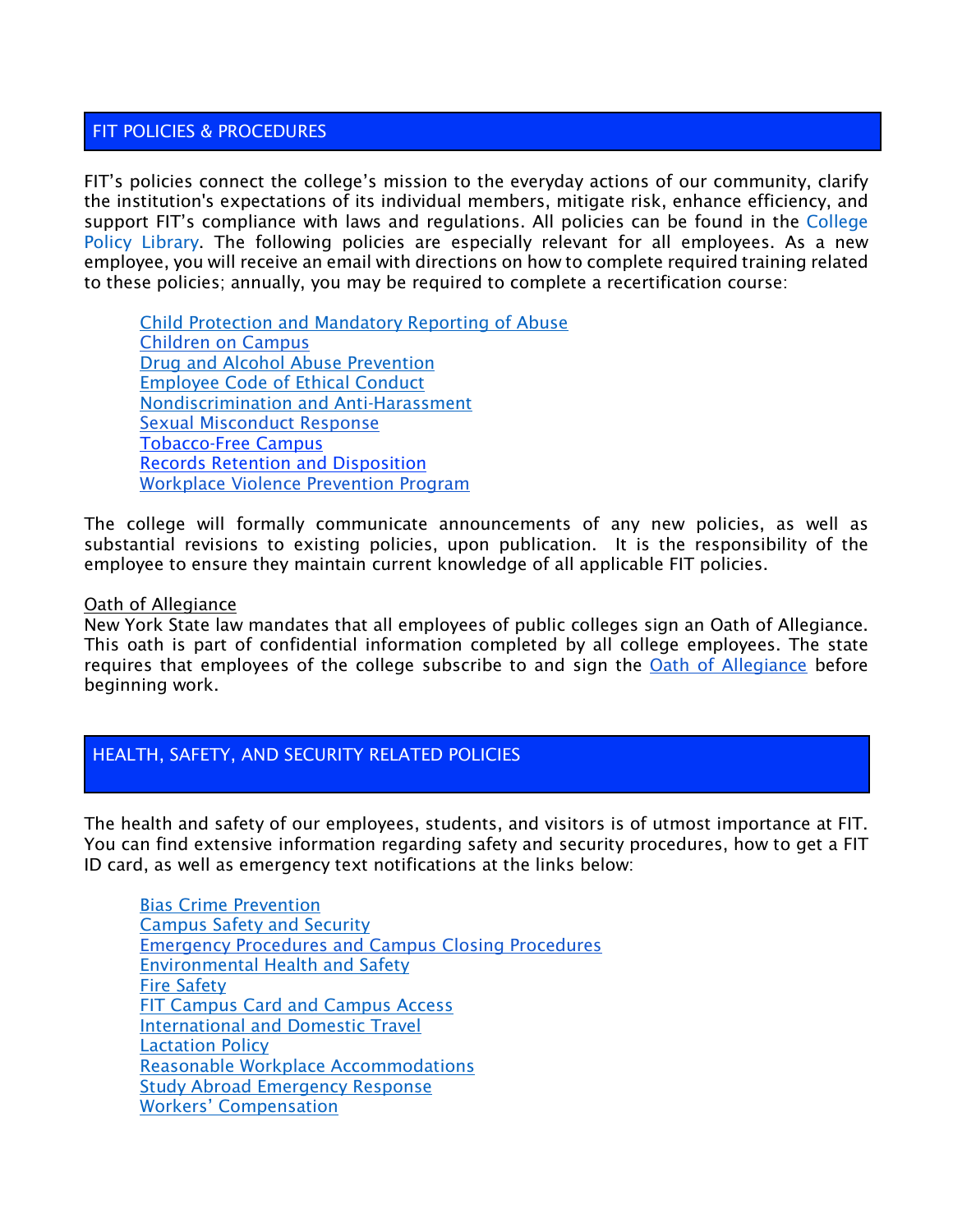### YOUR EMPLOYMENT AT FIT

The following links provide important information for you as a new employee as well as for your continued career at FIT. If your position is in the bargaining unit, please also refer to the [FIT-UCE collective bargaining agreement\\*.](https://www.fitnyc.edu/documents/hr/cba-final-2010-2017.pdf) If your position is not covered by the collective bargaining unit or specific employment contract, your employment with FIT is at will. This means your employment is for an indefinite period of time and it is subject to termination by you or FIT, with or without cause, with or without notice, and at any time. Note that resignation without notice could affect your separation benefits.

[New Hire Onboarding](https://www.fitnyc.edu/hr/new-hires/index.php) [Current Employee Information](https://www.fitnyc.edu/hr/current-employees/index.php) [Certificate of Continuous Employment\\*](https://www.fitnyc.edu/hr/policies/cce.php) [Tenure\\*](https://www.fitnyc.edu/hr/policies/tenure.php) [Working Multiple Jobs at FIT](https://www.fitnyc.edu/hr/policies/multiple-jobs.php) [Career Opportunities](https://www.fitnyc.edu/hr/job-listings.php) [Performance Evaluations \(Non-Bargaining\)](https://www.fitnyc.edu/hr/current-employees/performance.php) Note: Bargaining Employees should refer to the [Collective Bargaining Agreement](https://www.fitnyc.edu/hr/current-employees/collective-bargaining-agreement.php) [Personnel Records](https://www.fitnyc.edu/policies/hr/personnel-records.php) [Travel and Reimbursement](http://www.fitnyc.edu/policies/finance/travel-reimbursement.php) [Visa Sponsorship](http://www.fitnyc.edu/policies/hr/visa-sponsorship.php)

#### Dress Code

FIT expects employees to dress appropriately and maintain a positive and professional appearance. Employees are expected to demonstrate good judgement and professional taste and to dress appropriately for the activities at hand.

#### Legal Inquiries

If anyone from a government or regulatory agency seeks information from you on campus or by telephone, please direct that individual to the Office of the General Counsel at extension (212) 217-4030 or [OGC@fitnyc.edu.](mailto:OGC@fitnyc.edu) The same goes for inquiries involving legal or litigation matters.

#### Media Inquiries

Employees and students, other college-affiliated individuals, and all external parties, including media, must work directly with the Media and Public Relations unit of Communications and External Relations before planning, approving, or carrying out any interactions with the media. Please review the [Media Relations](https://www.fitnyc.edu/policies/communications/mediarelations.php) policy for detailed protocol.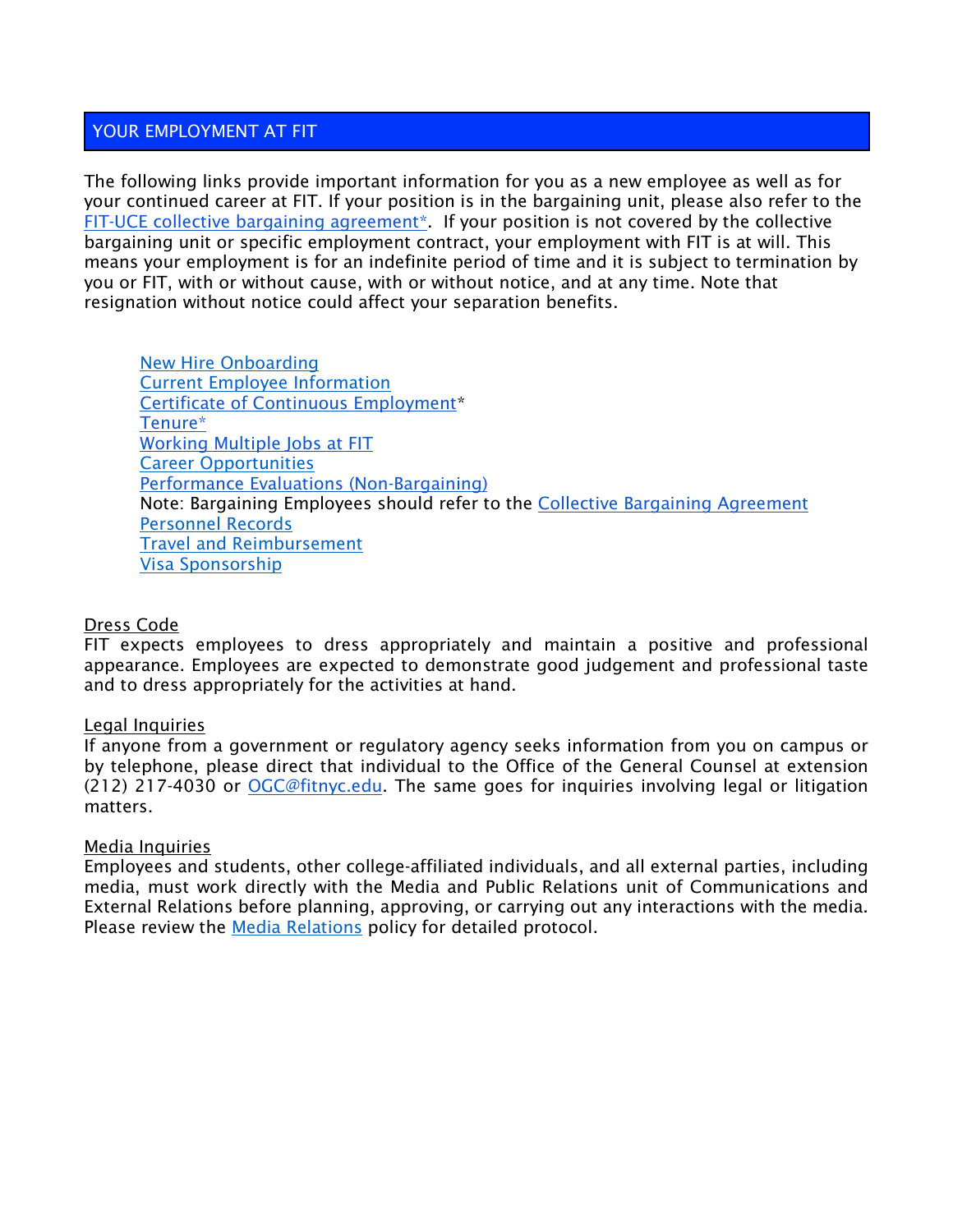# COMPENSATION PRINCIPLES

#### Employee Classifications and Salaries

Full-time Staff—Regularly work 35 hours per week.

Full-time Non-Classroom Faculty, and Classroom Assistants— Regularly work 30 hours per week.

Full-time Faculty—Have 12 classroom contact hours per week plus four office hours.

Part-time Staff—Work no more than 25 hours per week.

Part-time Non-Classroom Faculty, and Classroom Assistants— Work no more than 22 hours per week.

Part-time Faculty—Maximum Teaching hours vary according to date of hire.

Employment offers are made for specific positions at FIT. Each job title is assigned to a corresponding salary schedule which outlines the complete range of pay for that position.

#### PAYROLL INFORMATION

#### [Payroll Schedules](https://www.fitnyc.edu/myfit/finance/payroll/schedules.html)

Payroll is directly deposited into your bank account. If you have questions regarding your paycheck, please contact the Payroll Office at (212) 217-3890 or via email at payroll\_question@fitnyc.edu.

#### Timekeeping

All employees are responsible for reporting their time usage. Full-time employees must report their paid time off (PTO) taken on FIT's Web-based Attendance System. Those who work parttime are to submit their approved time sheets to the Payroll Office in accord with the [payroll](https://www.fitnyc.edu/myfit/finance/payroll/schedules.html)  [schedule](https://www.fitnyc.edu/myfit/finance/payroll/schedules.html) posted on MyFIT.

#### Union Membership

College employees whose job titles are included in the [Collective Bargaining Agreement](https://www.fitnyc.edu/documents/hr/cba-final-2010-2017.pdf) negotiated between the Fashion Institute of Technology and the United College Employees of Fashion Institute of Technology ("UCE"), are not required to join the union and pay associated agency fees. Union provided welfare plan benefits (see below) are still available to employees choosing not to join the union but otherwise eligible. Employees who choose to join the union will provide signed dues authorization cards and will see the associated union fees deducted directly from their paycheck.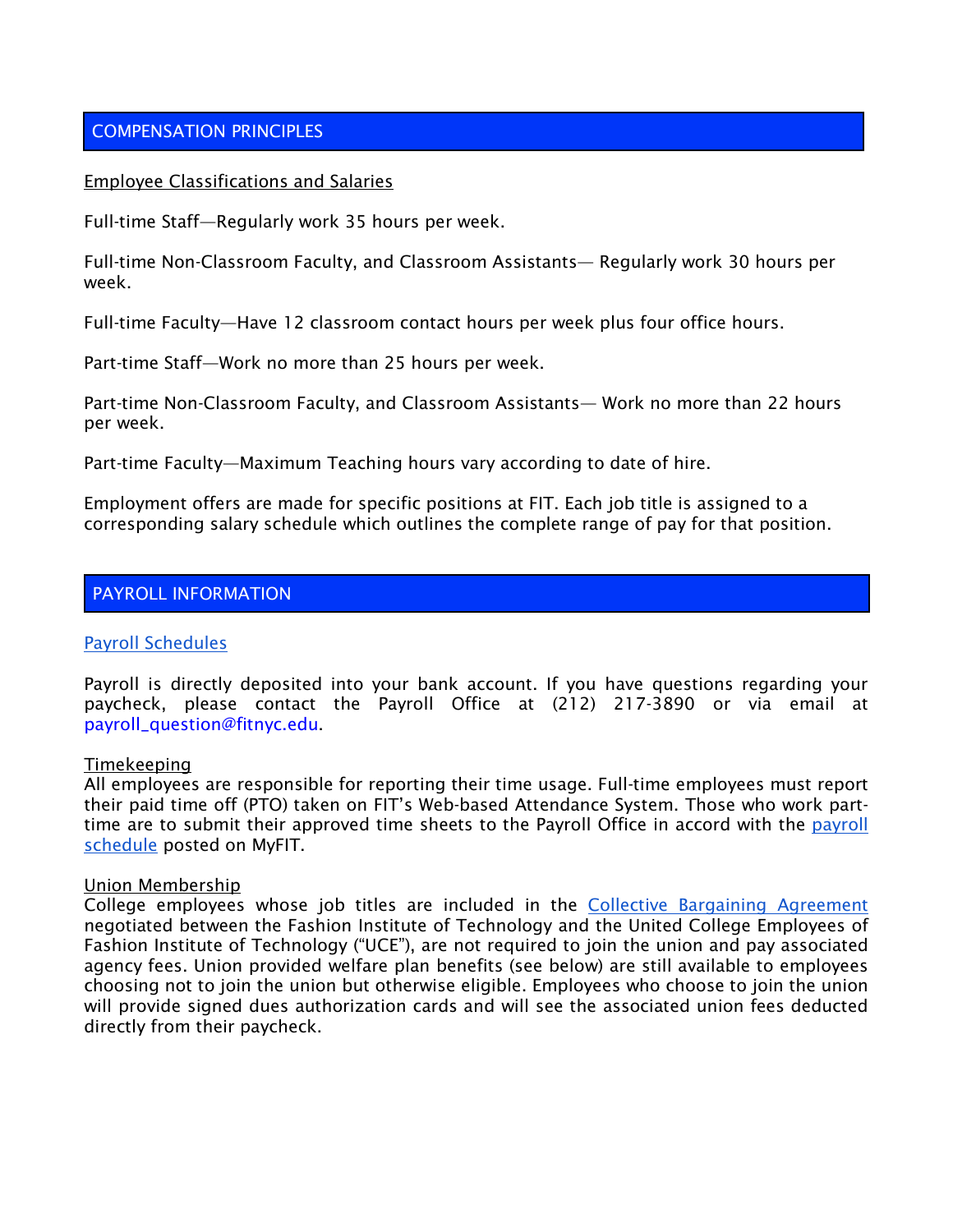# BENEFITS INFORMATION

FIT offers an extensive benefits program for full-time and part-time employees and their eligible dependents. This section of the Employee Manual provides you with detailed information on the benefits offered. If you have questions, please email the Benefits Staff at [HR\\_Benefit@fitnyc.edu](mailto:HR_Benefit@fitnyc.edu) or call the Benefits Help Line at (212) 217-3670.

[FT Health Care Plan](http://www.fitnyc.edu/hr/benefits/full-time/health-insurance.php) [PT Health Care Plan](http://www.fitnyc.edu/hr/benefits/part-time/health-insurance.php) [FT Flexible Spending Account Plan](http://www.fitnyc.edu/hr/benefits/full-time/flexible-spending.php) [PT Flexible Spending Account Plan](http://www.fitnyc.edu/hr/benefits/full-time/flexible-spending.php) [FT Retirement Plans](http://www.fitnyc.edu/hr/benefits/full-time/retirement/index.php) **[PT Retirement Plans](http://www.fitnyc.edu/hr/benefits/part-time/retirement.php)** [FT Commuter Benefit Plan](http://www.fitnyc.edu/hr/benefits/transitchek.php) [PT Commuter Benefit Plan](http://www.fitnyc.edu/hr/benefits/transitchek.php) [FT Tuition Exemption Program](http://www.fitnyc.edu/hr/benefits/tuition-exemption.php) [PT Tuition Exemption Program](http://www.fitnyc.edu/hr/benefits/tuition-exemption.php) [FT SUNY Tuition Assistance Program for](http://www.fitnyc.edu/hr/benefits/tuition-assistance.php)  **[Employees](http://www.fitnyc.edu/hr/benefits/tuition-assistance.php)** [FT Employee Assistance Program](http://www.fitnyc.edu/hr/benefits/eap.php) [PT Employee Assistance Program](http://www.fitnyc.edu/hr/benefits/eap.php) [FT Wellness Program](http://www.fitnyc.edu/hr/benefits/wellness/index.php) **[PT Wellness Program](http://www.fitnyc.edu/hr/benefits/wellness/index.php)** [FT Life Insurance Plans](http://www.fitnyc.edu/hr/benefits/full-time/life-insurance.php) [FT Long-Term Disability Plan](http://www.fitnyc.edu/hr/benefits/full-time/long-term-disability.php)

# FULL-TIME EMPLOYEES PART-TIME EMPLOYEES

[PT SUNY Tuition Assistance Program for](http://www.fitnyc.edu/hr/benefits/tuition-assistance.php)  [Employees](http://www.fitnyc.edu/hr/benefits/tuition-assistance.php)

# The UCE of FIT Welfare Trust Fund

Th[e](http://uce-fit.org/welfarefund.html) [UCE of FIT Welfare Trust Fund](http://uce-fit.org/welfarefund.html) offers benefits to both [full-time](http://www.uce-fit.org/welfarefund/base/UCE_WELFARE_FD_TRUST_FD_FIT.pdf) and [part-time](http://www.uce-fit.org/welfarefund/base/PT_UCE_WELFARE_TRUST_FUND_Jan_2016.pdf) employees on a contributory basis. You can visit the UCE of FIT Welfare Trust Fund office on-campus in room B-902, or contact them by phone at (212) 217-3377 for more information. Benefits include:

# FULL-TIME EMPLOYEES PART-TIME EMPLOYEES

- Hearing Aid Reimbursement Plan Hearing Aid Reimbursement Plan
- Dental Plan Dental Plan
- Legal Services Plan Legal Services Plan
- Optical Reimbursement Plan Optical Reimbursement Plan
- Health Advocate Program Health Advocate Program

- 
- 
- 
- 
- 

# Social Security Disability Benefits

There are circumstances in which disabled employees who are insured under Social Security may become eligible for monthly Social Security Disability Income benefits. The eligibility requirements are quite detailed and specific. To find out about eligibility requirements or the procedure to apply for benefits, visit the [Social Security Administration](https://www.ssa.gov/) or call (800) 772-1213.

# Consolidated Omnibus Budget Reconciliation Act of 1985 (COBRA)

COBRA is a federal law that allows for continuation of health care plan coverage that would otherwise end due to certain qualifying events. Following a qualifying event, an individual choosing COBRA continuation coverage of their health benefits will be at the full cost of the plan plus an additional 2% administrative cost.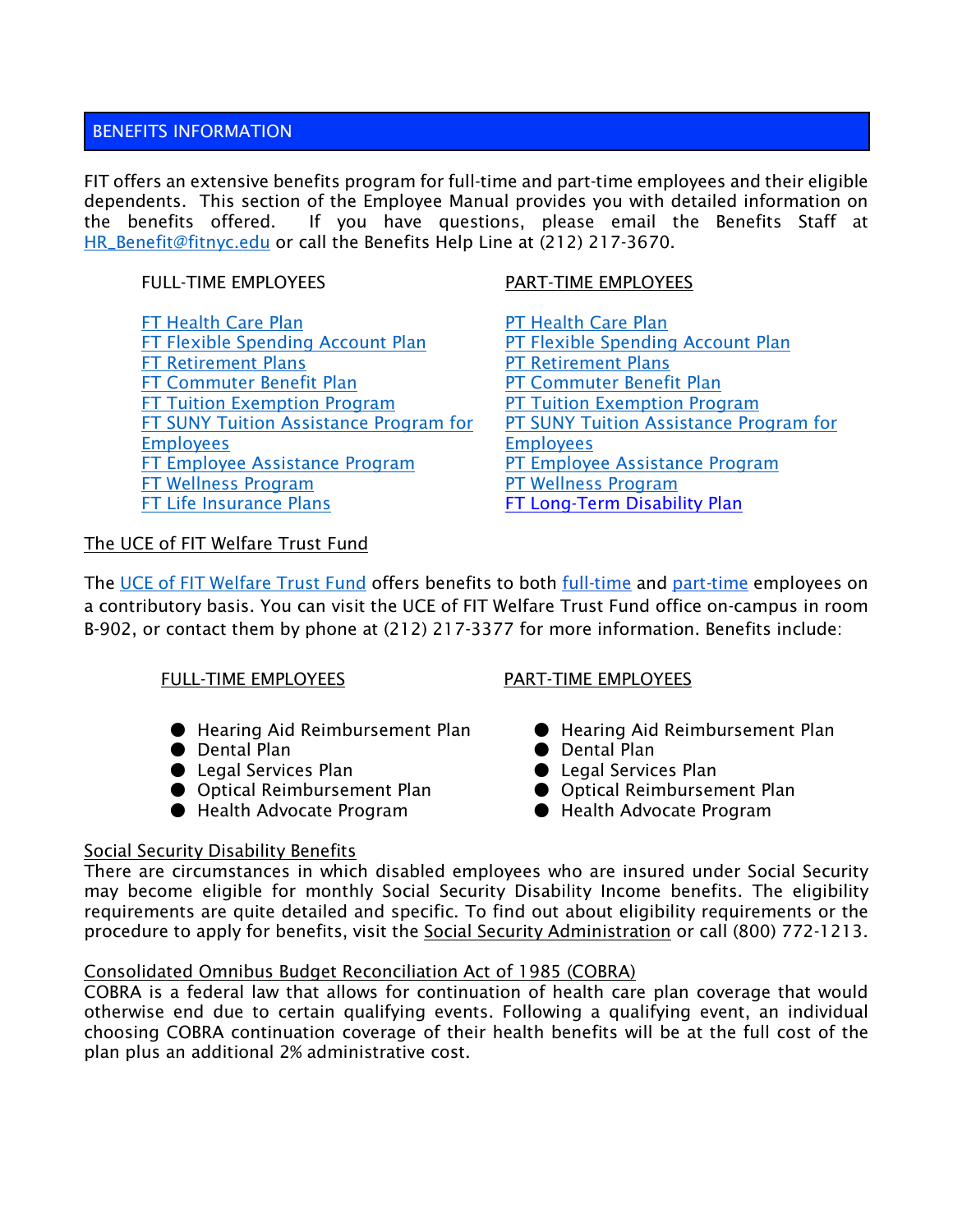In compliance with federal COBRA law and New York State Continuation Coverage law, FIT's health care plan coverage may be extended for up to 36 months due to termination of employment or reduction in work hours. FIT's health care plan coverage may also be extended under COBRA for up to 36 months for an enrolled employee's covered spouse (and dependents) due to divorce, for enrolled dependents due to an employee's death, or if an enrolled child meets the age limitation under a health care plan. In lieu of federal COBRA, a child who loses coverage due to the plan's age limitation may elect the New York State "Age 29" Dependent Coverage Extension (Young Adult Option) for up to 36 months and which has a different cost and different eligibility requirements than COBRA.

The Office of Human Resources and Labor Relations is responsible for notifying enrollees in a FIT health care plan of their COBRA and New York State Continuation Coverage rights. In the case of divorce, it is the responsibility of the employee to notify Human Resources within 60 days of the event and in the case of a child meeting a plan's age limitation, it is the responsibility of the employee to notify Human Resources within 30 days of the event. For questions related to continuation coverage please contact a benefits representative at (212) 217-3670.

#### Unemployment Insurance

When an employee's work relationship with FIT is ended, they may be eligible to receive unemployment insurance benefits if they meet requirements established by the New York State Unemployment Insurance Division ("NYSUID"). To determine a former employee's eligibility for benefits, the NYSUID requires the college to provide specified information on that person, including details surrounding the employee's termination. More information about unemployment insurance is available on the [NYSUID Web site.](https://labor.ny.gov/ui/faq.shtm)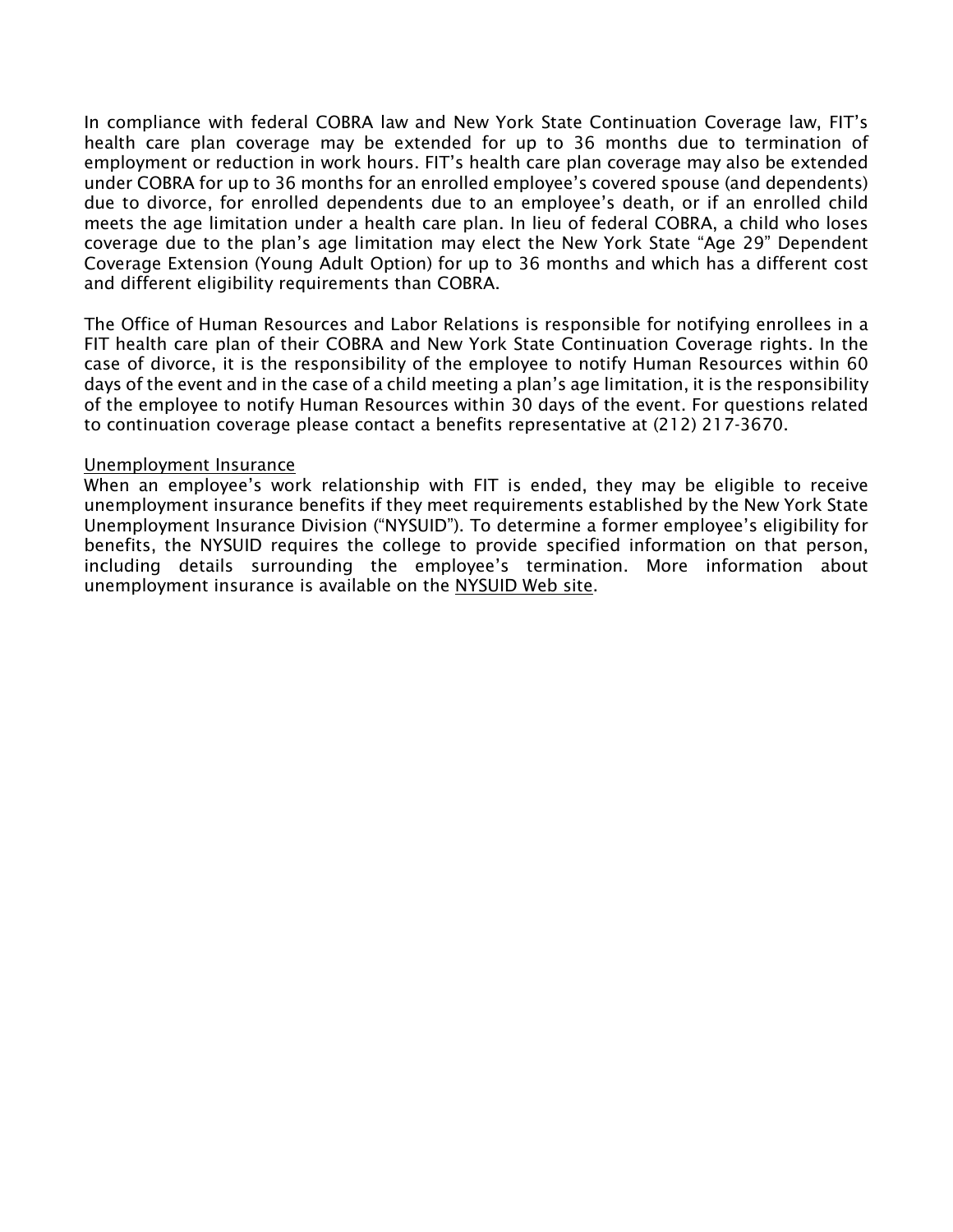# ATTENDANCE, LEAVE & REPORTING

This section of the Employee Manual provides you with detailed information on attendance, leave, and reporting - including the [Leave Reporting User Guide.](http://www.fitnyc.edu/files/pdfs/Leave_Reporting_User_Guide_spring_2009.pdf)

[Employee Holiday and Work Schedule](https://www.fitnyc.edu/hr/current-employees/leave-management/index.php) Calendar [Family and Medical Leave \(FMLA\)](https://www.fitnyc.edu/hr/current-employees/leave-management/fmla.php) [New York State Paid Family Leave \(PFL\)](https://www.fitnyc.edu/hr/current-employees/leave-management/nyspfl.php) [Annual Leave](http://www.fitnyc.edu/documents/hr/hr-annual-leave-info.pdf) [Excused Absences With Pay](https://www.fitnyc.edu/hr/current-employees/leave-management/index.php) Sick Leave **Vacation** Personal Days Free Days

College Business Bereavement College Closing Military Service Jury duty Court Appearance

#### **ATTENDANCE**

#### Absence and Tardiness

FIT expects regular and satisfactory attendance and punctuality on the part of all of its employees. Arriving at work on time reflects a commitment to achieving the goals of the college. Moreover, too-frequent absences or tardiness can disrupt planned activities and place unfair burdens on those who must absorb the added workload left by an absent or tardy colleague. Excessive absence and lateness, or failure to abide by the absence notification procedure outlined below, may be subject to disciplinary action. The same is true for unacceptable patterns of absence or lateness. These patterns may become evident when an employee has frequent unscheduled absences before or after weekends or holidays, or is often late to work following weekends or holidays.

#### Absence Notification

If you are going to be absent without prior approval, it is essential that you contact your supervisor as early in the day as possible. In the event your supervisor is unavailable upon contacting them, you should explain your absence to another supervisor or a coworker.

#### Minimum Time Off Increments

Time off will be charged in increments no shorter than one-half hour. Thus, if you are late for any amount of time less than one-half hour, then you must charge one-half hour to the appropriate time bank. Similarly, if you leave work early, the minimum time-bank charge is one-half hour. And remember: Except in cases of illness or as directed by your supervisor, you must receive approval to leave work early.

#### Time Banks

It is the employee's and supervisor's responsibility to check time banks to assure that there is enough time available to cover employee absences before submitting and approving time via the Web-based Attendance System. Overuse of certain time banks may result in a deduction from pay.

#### Vacation Request.

You should submit a request for vacation time to your supervisor as far in advance as possible. Vacation requests given without sufficient notice may be denied based on the needs of the department.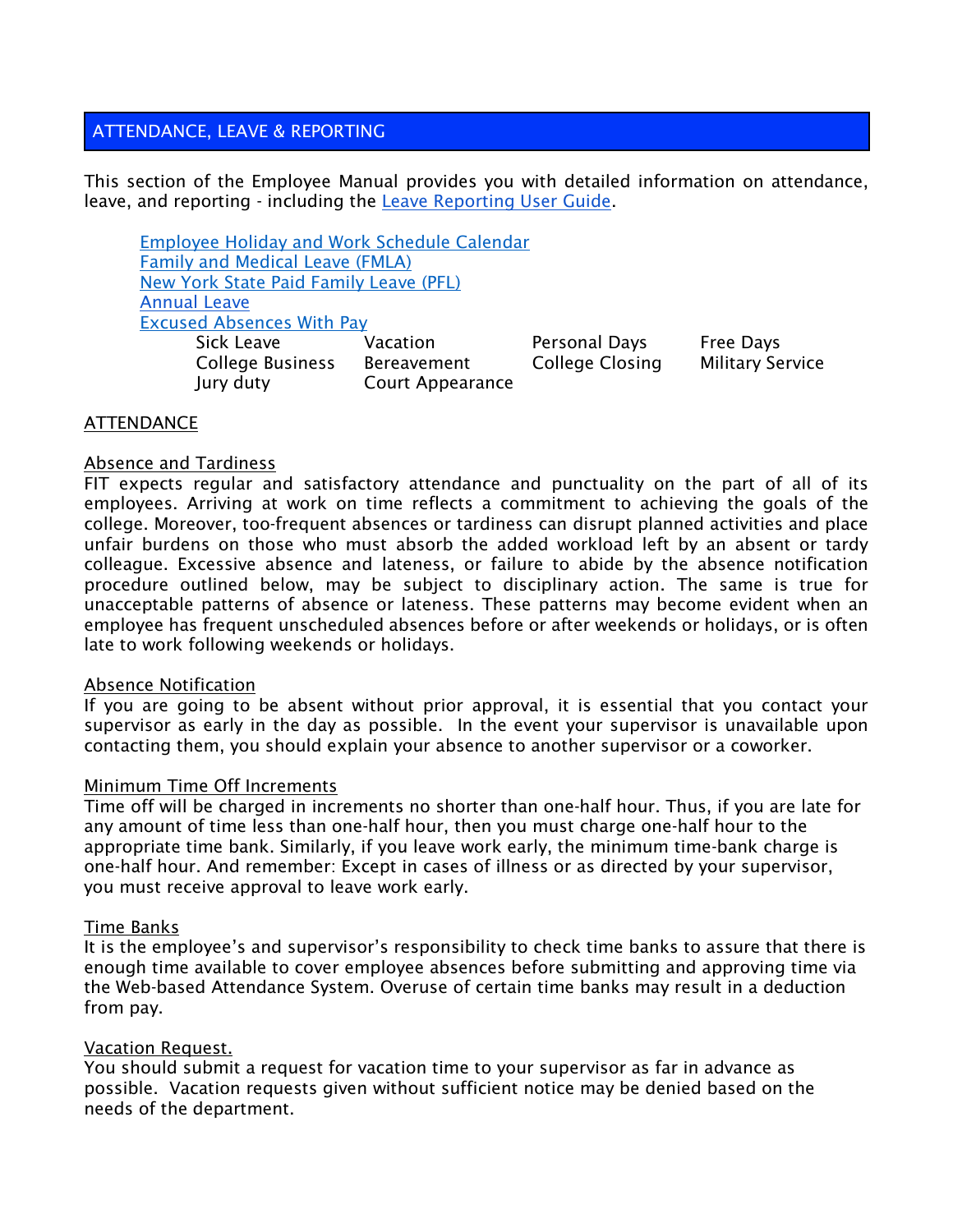# SEPARATION FROM EMPLOYMENT AT FIT

There are several ways in which an employee may separate from FIT, including retirement, resignation, termination, etc. The information below relates to the processes and benefit options associated with leaving the college. It also discusses related issues in the event of an employee's death.

### Retirement from FIT

Certain age, employment service, and retirement plan participation requirements must be met in order to qualify for retirement from FIT. Employees must meet *one* of the criteria in section A below and also must meet the criteria in B at the time they request to retire.

- A. Attainment of age of 55 years *and*
	- o Full-time employees 10 years of full-time service, *or*
	- o Part-time employees 20 fall and/ or spring semesters of part-time service, *or*
	- o Eligibility for an early retirement incentive that is being offered by the College
- B. The employee has certified in writing to the College that he or she either has applied to receive a benefit under an approved FIT-offered retirement plan or has been determined by the retirement plan to be entitled to receive such a benefit.

If the required criteria are met, a Terminal Sick-Bank Payment equal to the current value of one-half of the accrued but unused days in the employee's sick bank, up to 100 days will be paid upon retirement.

Full-time employees who qualify for retirement may otherwise request a pre-retirement leave ("Travia Leave") equal to one-half of the accrued but unused days in their sick bank, to a maximum of 100 days, in lieu of receiving a Terminal Sick Bank Payment. Full-time employees may qualify for other benefits including, but not limited to, retiree health care coverage through the New York City Health Benefits Program and retiree Welfare Fund benefits coverage if additional criteria are met.

Employees must notify the Office of Human Resources and Labor Relations of a request to retire by completing and submitting a Notification of Retirement form, found on the **benefits** [forms page,](http://www.fitnyc.edu/hr/benefits/forms.php) in advance of the anticipated retirement.

Because retirement benefits are generally specific to each employee's situation and navigating the process of retirement involves many details, you are highly encouraged to discuss your retirement plans with a benefits representative well before any planned retirement. Please send an email to [hr\\_benefit@fitnyc.edu](mailto:hr_benefit@fitnyc.edu) for additional information

[Summary of Benefits upon Separation of Employment](https://www.google.com/url?q=http://www.fitnyc.edu/hr/benefits/forms.php&sa=D&ust=1590590078972000&usg=AFQjCNF6jUQl1Qog2nDI4PjCkbSc5mDT6w)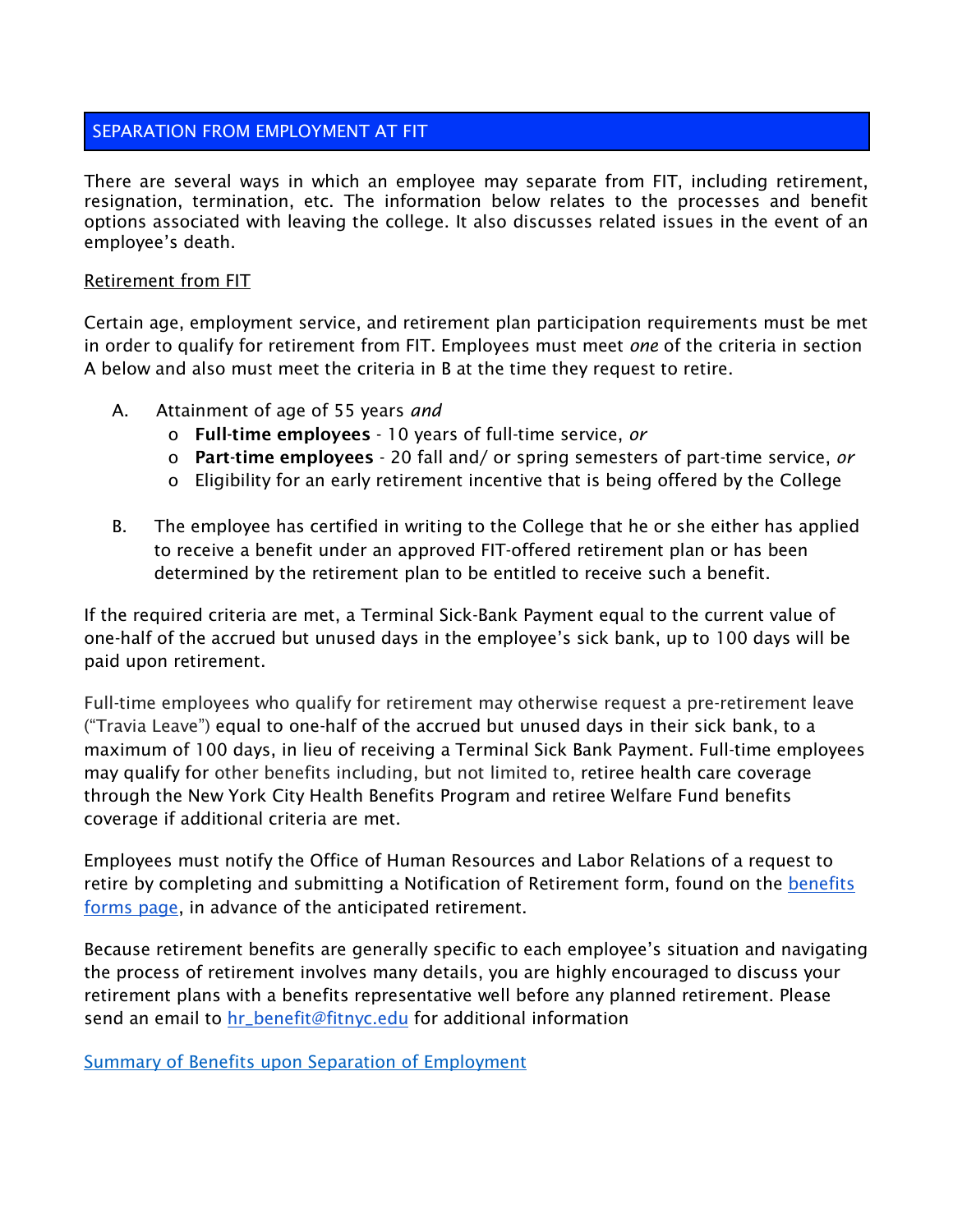#### Re-employment

Employees who leave the college through resignation are eligible to apply for employment in the future. Those who are terminated for cause will not be considered for re-employment.

#### Surrendering ID and FIT property on Separation

Employees separating from FIT will be required to surrender their Photo-Identification cards, keys, and any other FIT owned property granted to them for work purposes by FIT including, but not limited to, laptops, tablets, or mobile devices.

# TRAINING & DEVELOPMENT

Some training is mandated by law, some may be recommended based upon an employee's responsibilities or office functions, and some are voluntary and for personal and professional growth. FIT offers online compliance training to help employees understand relevant laws, regulations, and FIT policies, and how to embody them in their daily work. Compliance training helps employees flourish and encourages an ethical environment at FIT. You will receive automated email notifications that will guide you in completing required training. It is your responsibility to complete the mandatory training in a timely manner. Per the [Collective](https://www.fitnyc.edu/documents/hr/cba-final-2010-2017.pdf)  [Bargaining Agreement,](https://www.fitnyc.edu/documents/hr/cba-final-2010-2017.pdf) adjunct classroom faculty shall receive one half (1/2) of their hourly rate for each hour spent attending mandatory training.

In conjunction with your supervisor, you will discuss a plan that identifies opportunities for training and development.

Please click on these links to learn more:

[Education and Training Programs](https://myfit.fitnyc.edu/web/myfit/insidefit)  [Compliance Training Frequently Asked Questions](https://www.fitnyc.edu/myfit/legal-affairs/compliance/education-and-training/compliance-training-faqs.html)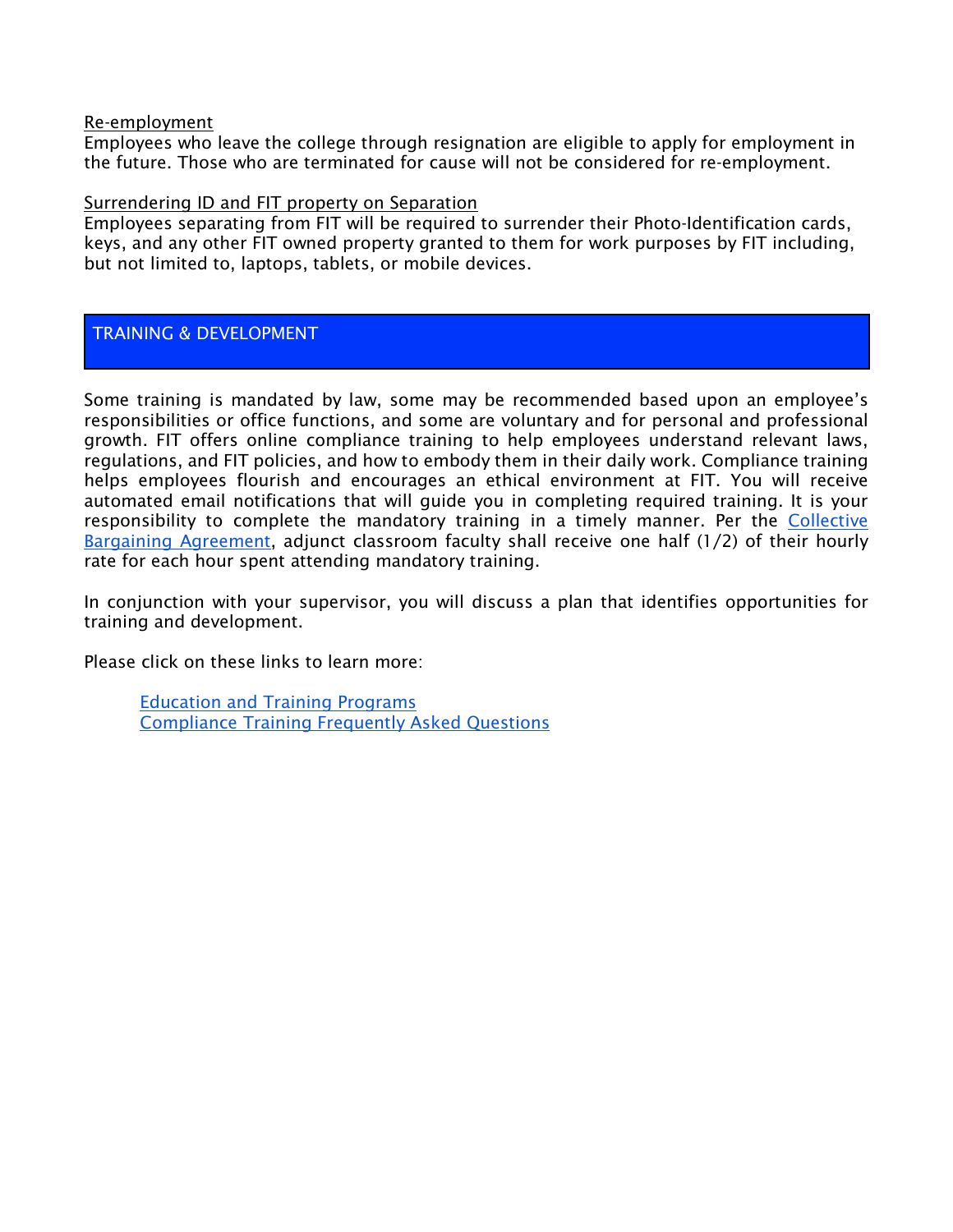# OTHER RESOURCES

# ACADEMIC RELATED

| <b>Academic Advisement Center</b>        | <b>Library Services for Faculty</b>       |
|------------------------------------------|-------------------------------------------|
| <b>Academic Skills (Tutoring) Center</b> | Center for Excellence in Teaching (CET)   |
| <b>Barnes and Noble at FIT</b>           | <b>Gladys Marcus Library</b>              |
| <b>Career and Internship Center</b>      | <b>Program and Curriculum Development</b> |
| <b>Global FIT</b>                        | <b>Writing and Speaking Studio</b>        |

# ADMINISTRATIVE RELATED

| <b>Administrative Offices</b>                         | <b>Information Technology and FIT Web</b><br><b>Resources</b> |
|-------------------------------------------------------|---------------------------------------------------------------|
| <b>Asset Management</b>                               | <b>IT Help for FIT</b>                                        |
| <b>Banner 9</b>                                       | <b>Institutional Research and Effectiveness</b>               |
| <b>Communications and External Relation</b>           | <b>Office of Grants and Sponsored Programs</b>                |
| <b>Employee Training</b>                              | <b>PrintFX/Graphics</b>                                       |
| <b>FIT Phone Directory Search</b>                     | <b>Print Shop Request</b>                                     |
| <b>FIT Associated Stores (including</b><br>discounts) |                                                               |

# CAMPUS AND EXTERNAL EVENTS RELATED

| <b>Campus Directory</b>         | <b>Faculty and Staff</b>          |
|---------------------------------|-----------------------------------|
| Development and Alumni Services | The Museum at FIT                 |
| <b>Dining Services</b>          | <b>Visitor Registration</b>       |
| <b>Facilities</b>               | 25 Live (Event Space Reservation) |